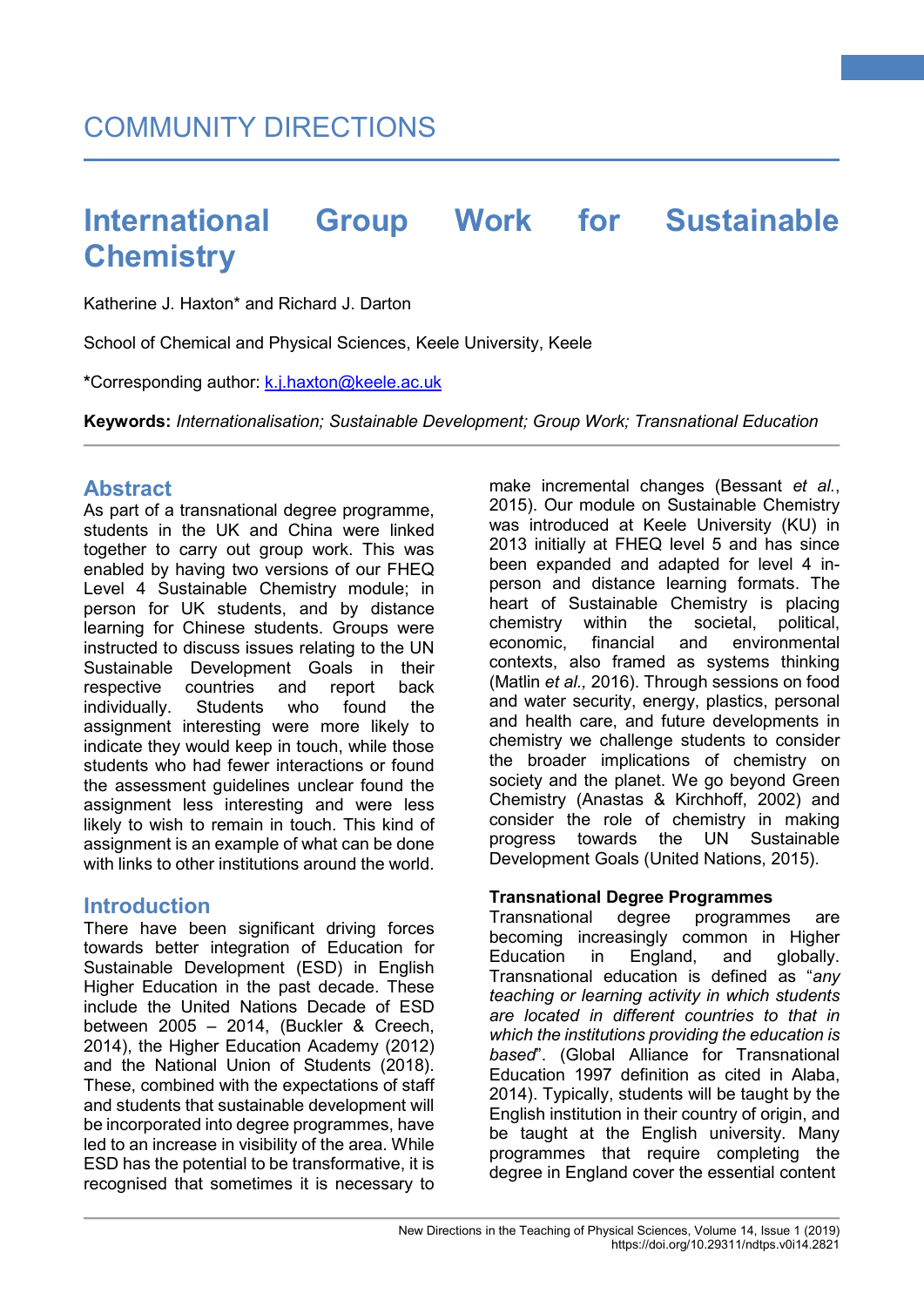| Year           | <b>NXU</b>                                                                                                                                 | <b>KU</b>                                                                                                                                                                                                                                   |  |
|----------------|--------------------------------------------------------------------------------------------------------------------------------------------|---------------------------------------------------------------------------------------------------------------------------------------------------------------------------------------------------------------------------------------------|--|
| 1              | NXU year 1 curriculum                                                                                                                      | No involvement                                                                                                                                                                                                                              |  |
| $\overline{2}$ | Shortened NXU year 2<br>curriculum                                                                                                         | FHEQ Level 4 (60 credits, delivered by KU staff, 3<br>modules face-to-face, sustainable chemistry by distance<br>learning)                                                                                                                  |  |
| 3              | Shortened NXU year 3<br>curriculum                                                                                                         | FHEQ Level 5 (60 credits, delivered by KU staff, 3<br>modules face-to-face, one by distance learning)                                                                                                                                       |  |
|                | Entry Requirements for Year 4: pass 7 out of 8 KU modules with marks of 40% or<br>more, meet IELTS requirements or undertake short course. |                                                                                                                                                                                                                                             |  |
| 4              | No involvement                                                                                                                             | FHEQ Level 6 (135 credits)<br>6 modules covering Inorganic, Organic, Physical,<br>Materials and Analytical Chemistry in common with KU<br>students<br>2 x 15 credit modules on Applied Chemistry,<br>1 x 15 credit module English Language* |  |
|                | Degree outcome at KU calculated on performance in 8 FHEQ level 6 modules<br>*discounting the English Language module                       |                                                                                                                                                                                                                                             |  |

**Table 1** Structure of BSc Applied Chemistry transnational degree between KU and NXU.

for that part of the programme through modules delivered by distance learning or by teaching staff travelling to the international institution (Robinson *et al.* 2016).

Typically, students will be taught by the English institution in their country of origin, and be taught at the English university. Many programmes that require completing the degree in England cover the essential content for that part of the programme through modules delivered by distance learning or by teaching staff travelling to the international institution (Robinson *et al.* 2016).

There are additional challenges for the students arriving in England who must integrate with an existing cohort of students and study at higher levels (FHEQ level 5 - 7) and may be faced with obtaining a degree classification based on one year of study in England.

In 2014 KU established a collaborative degree XiaoZhuang University (NXU). This involved a combination

of study at NXU in English and Chinese, a series of bridging modules at FHEQ level 4 and 5 delivered by KU staff, then completion of FHEQ level 6 at KU. The bridging modules were designed to provide chemical knowledge, experience of teaching styles and methods used in England, and assessment in English linked to entry requirements for the final year at KU. Students on this programme work towards BSc Applied Chemistry and join the KU BSc Chemistry students in the final year (FHEQ level 6). Students studying the BSc Applied Chemistry course at NXU must pass 7 out of 8 bridging modules during years 2 and 3 at NXU and the award of BSc Applied Chemistry is only based on the 120 credits at FHEQ level 6, discounting an English Language support module (table 1).

**2**

### **Sustainable Chemistry**

Our Sustainable Chemistry module was ideal for adapting to distance learning as part of the bridging module curriculum. From a teaching perspective, adapting the course to assume less cultural knowledge of England and Western countries was fascinating and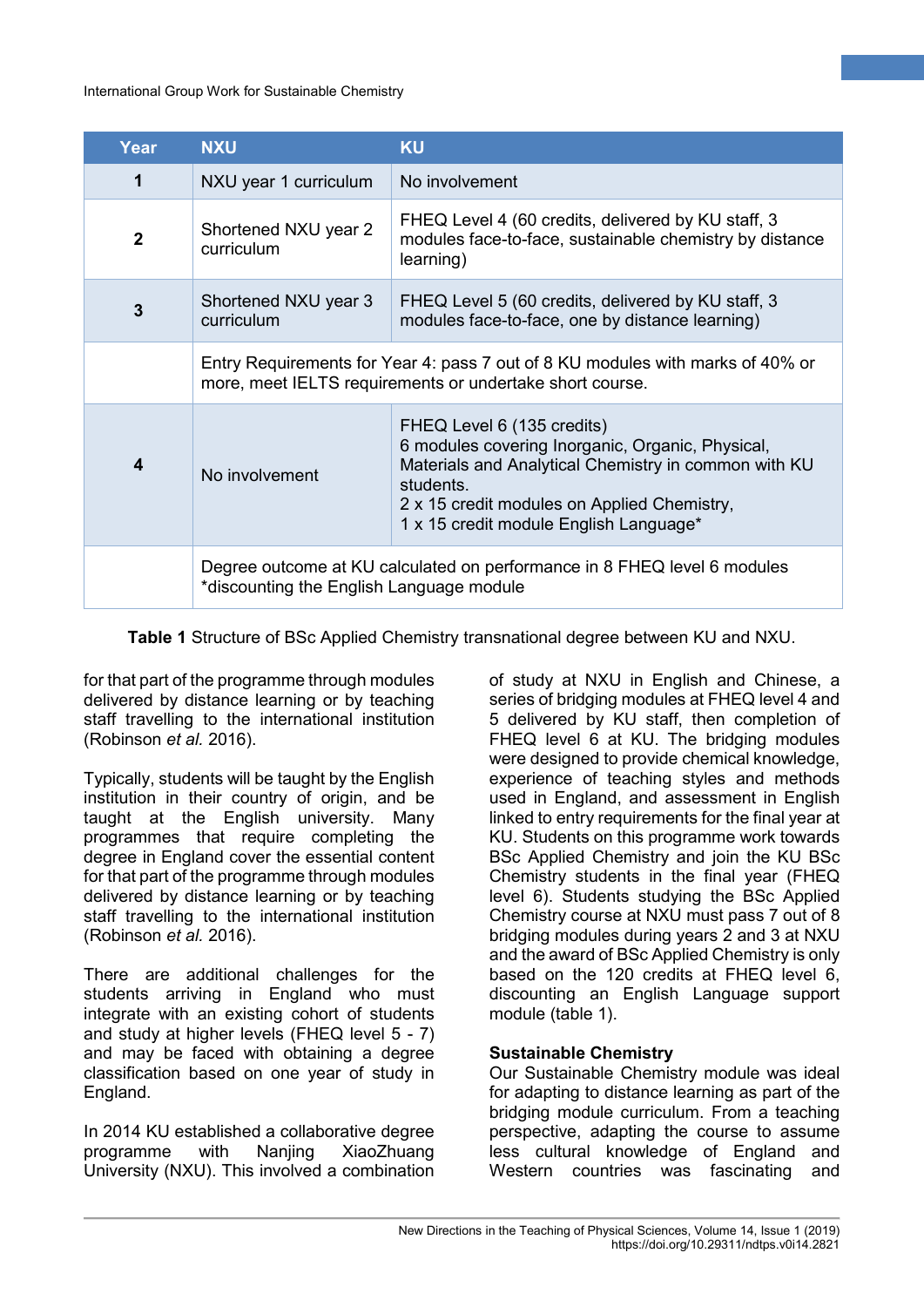challenging. Inherent within ESD is the idea that our students need to start thinking globally and international group work provides an ideal opportunity for students in England and China to learn from one another and to look for the differences and similarities to their approach towards sustainable development issues. By synchronising the modules, we provided an opportunity for students in the UK and China to interact and learn from one another, using email or social media. A short report was then produced individually by students in both cohorts documenting and reflecting on their learning. This task also allowed the two cohorts to interact in advance of arrival. Various schemes have been reported to facilitate interaction between students on collaborative transnational degree programmes pre-arrival, for example introductory videos (Sedghi UKCISA; Willis & Sedghi 2014) and multicultural group work on after arrival (Sedghi & Rushworth 2017). This is viewed as useful in mitigating culture shock for the incoming students and creating a welcoming and supportive atmosphere.

### **Structure**

The distance-learning module took place over the full academic year (October – May) while the in-person version was in the  $2<sup>nd</sup>$  semester (January – May). Additionally, the timetable had to accommodate examination periods, Christmas and New Year in the UK, and the Lunar New Year in China. One of the short assignments in each module was designed as international group work. In this way it was low risk but with sufficient marks to inspire engagement. The distance-learning module was split into two sections before and after holidays in January/February. In the second section, and to align with the KU module, the topics were covered in the same weeks in both courses.

Goals of the assignment:

- To learn about sustainability in another culture (UK or China)
- To interact with students in China or the UK and learn about their culture
- To build interactions between KU and NXU students prior to  $3<sup>rd</sup>$  year when the cohorts will share classes.

In this study we report the student evaluation of international group work, and how engagement with this task relates to students' desire to remain in touch with each other, and consider some of the practical and ethical issues around international group work.

**3**

### **Evaluation**

Evaluation of the activity was carried out via the Google form for submission by the KU students and as part of the module evaluation delivered by a colleague in-person at NXU. On the advice of colleagues, the evaluation questions for NXU were phrased as direct questions rather than statements. Our main goal in the evaluation was to establish what topics were discussed (self-reported by the KU students) and whether the students intended to remain in contact.

Evaluation questions for KU students (all Likert style) were:

- I found this assignment interesting
- I would have preferred to carry out independent research to complete this assignment.
- Most of my group responded to emails
- I will keep in touch with Chinese students from my group.
- A discussion forum or blog would have been better for this assignment.
- I found the assignment guidelines clear.

Evaluation questions for NXU students were:

- Was emailing the Keele students interesting? [Yes/Maybe/No]
- Will you keep in contact with some of the Keele students? [Likert]
- How could we make this task better? [Free Text]

### **Ethical Considerations and Data Analysis**

As this was evaluation of a teaching activity, ethical approval was not sought. The results are presented here under service level evaluation of a teaching activity. We wanted to gauge the intent to remain in touch to facilitate further pre-arrival interaction between the cohorts. Optional survey responses were removed from the KU GoogleForm before marking for the assessment elements. The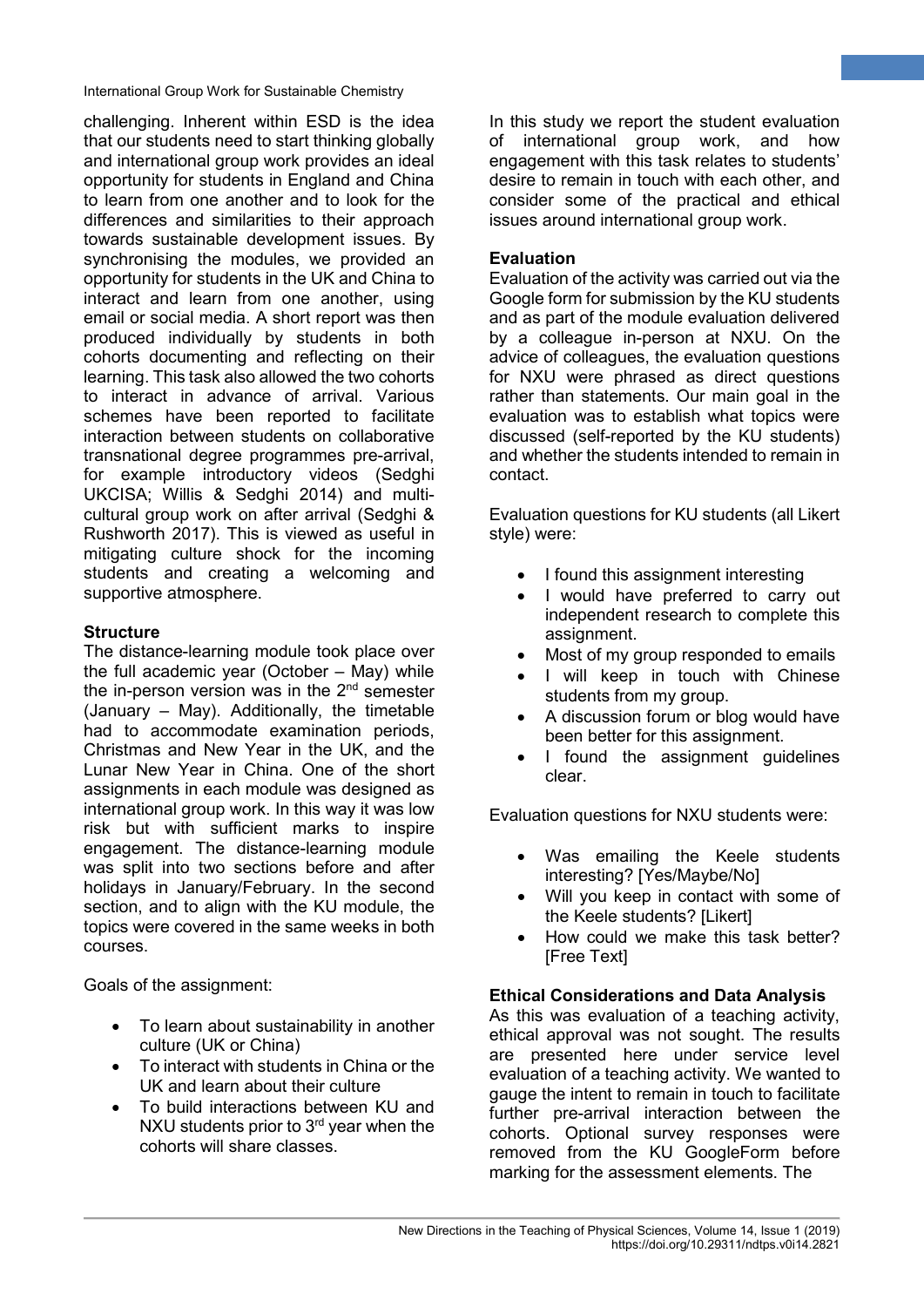

**Figure 1** Structure of assignment and evaluation.

| <b>Cohort</b> | KII | NXU | No. of groups |
|---------------|-----|-----|---------------|
|               | 59  |     | 18            |
|               | 38  |     |               |

**Table 2** Cohort sizes, numbers of groups

survey responses were anonymised. NXU students completed a written module evaluation form delivered face-to-face at NXU. Hand written responses were transcribed by a colleague into Excel and were anonymous. Analysis was performed using Excel and the StatsPlus plugin, using Norman (2010) to justify statistics using Likert type data. No quotations from free text responses are reported as no permission to use quotations was sought.

Giving out students' email addresses to facilitate contact was given careful consideration. We also did not give out names and recommended that the first email be a personal introduction to start the conversation. This also allowed students at the same institution to introduce themselves to each other. We were aware of various cultural conventions that may have caused confusion for many students, such as the different format for Chinese names (family name, given name) and English names (given name, family name),

and the preference of some Chinese students to use English names.

**4**

The form for submission of work at KU allowed the opportunity for additional questions to be asked around the logistics of the assignment. The questions were retained in both years but the data from cohort 1 was used as a preliminary evaluation to enhance the assessment guidelines. Our reflection on general feedback from NXU students on IT issues led to enhancements to the assessment guidelines.

#### **Practicalities**

This international group work assignment was worth 10% of a 15-credit module and the structure is outlined in figure 1. In creating the groups, no consideration was given to the gender of the students. The task was introduced several weeks before the deadline. Students were warned about the time difference and that response times to messages would vary. Problems caused by a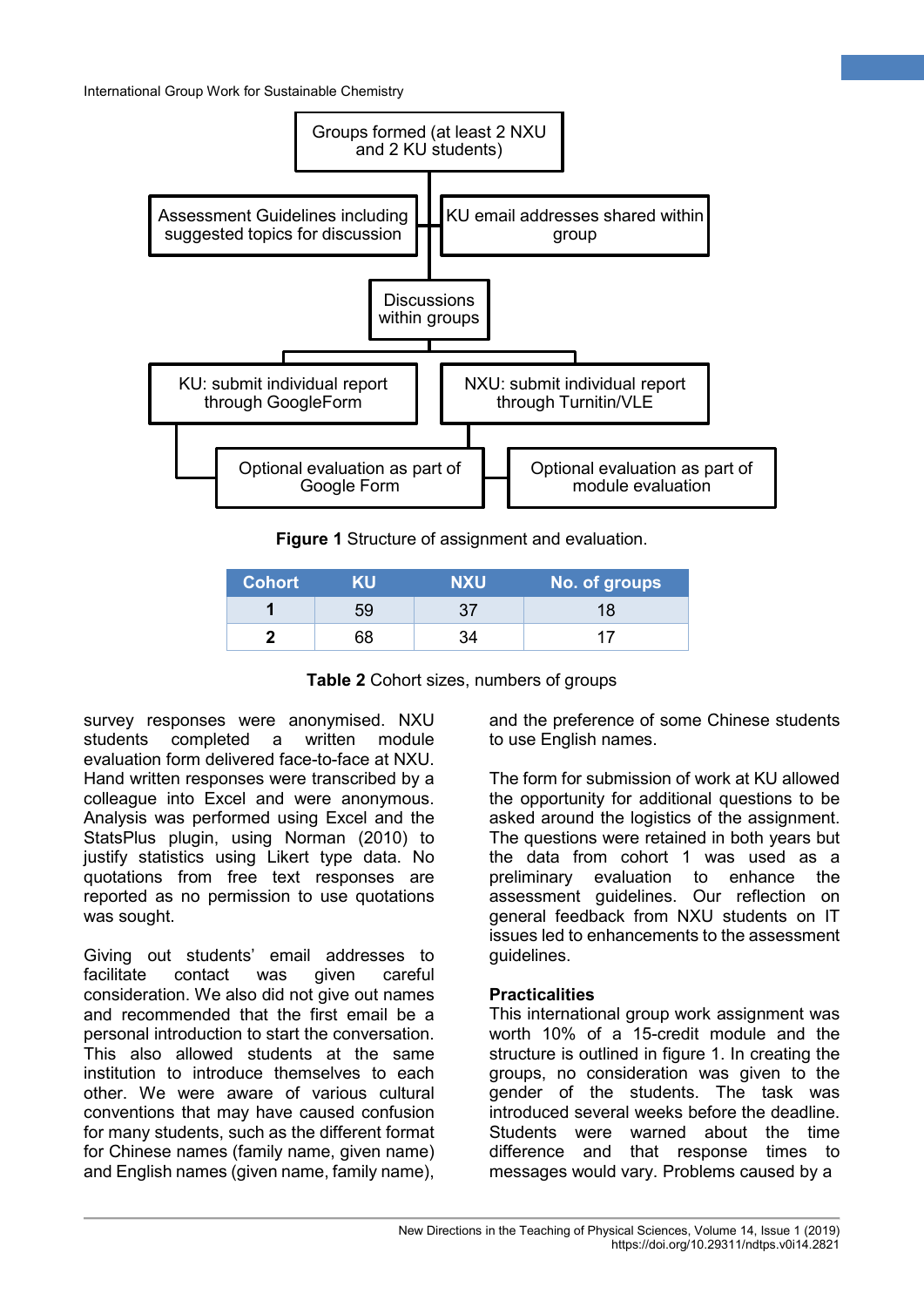

**Figure 2** NXU: *Will you keep in contact with some of the KU students?* (Yes, No, Maybe) KU*: I will keep in touch with Chinese students from my group* (strongly agree/agree merged into 'Yes', neutral into 'Maybe' and disagree/strongly disagree into 'No').



**Figure 3** NXU: *Was emailing the KU students interesting*? KU*: I found this assignment interesting*. Due to an error in the questionnaire the NXU version was left as a Likert style scale rather than a direct question.

lack of response was noted in feedback from both Chinese and UK students and may well reflect the diversity of attitudes within each cohort towards group work, the task or organisation. Several students did not engage with the task at all and the reasons for this were not probed further. In year 1, all students were asked only to use their KU email accounts which created additional issues. Due to issues with internet access in China, students are forced to use a virtual private network to access KU servers. This is often restricted and so NXU students had limited opportunity to access the VLE, their KU email account and communicate with their groups. It was surprising how few groups overcame this barrier - some groups signed up for WeChat accounts (a phone based messenger app) and carried out extensive discussions that way. In year 2 we recommended WeChat and suggested that the NXU students could use their personal email accounts if they wanted which facilitated far greater interaction. The severity of the internet access issues varied from student to student at NXU. No internet access issues were reported by KU students.

When considering the possible technologies for this assignment, discussion forums and blogs through the VLE were investigated, however accessing the VLE was very challenging for students in China and so email was identified as the best technology.

**5**

Assessment guidelines were modified between the two cohorts which had some positive effect on the students' perceptions of their clarity. Fewer emails asking for clarification were received from cohort 2.

#### **Results**

The key aspects of the evaluation for both KU and NXU students revolved around whether the students intended to remain in touch, and whether the assignment was interesting. Between cohorts 1 and 2, there was a general shift towards keeping in touch in some format (figure 2).

This is most likely because communication was generally easier between the groups once we removed the constraint of communicating only via KU email accounts. Interest in the assignment followed a similar trend to keeping in touch (figure 3). The majority of students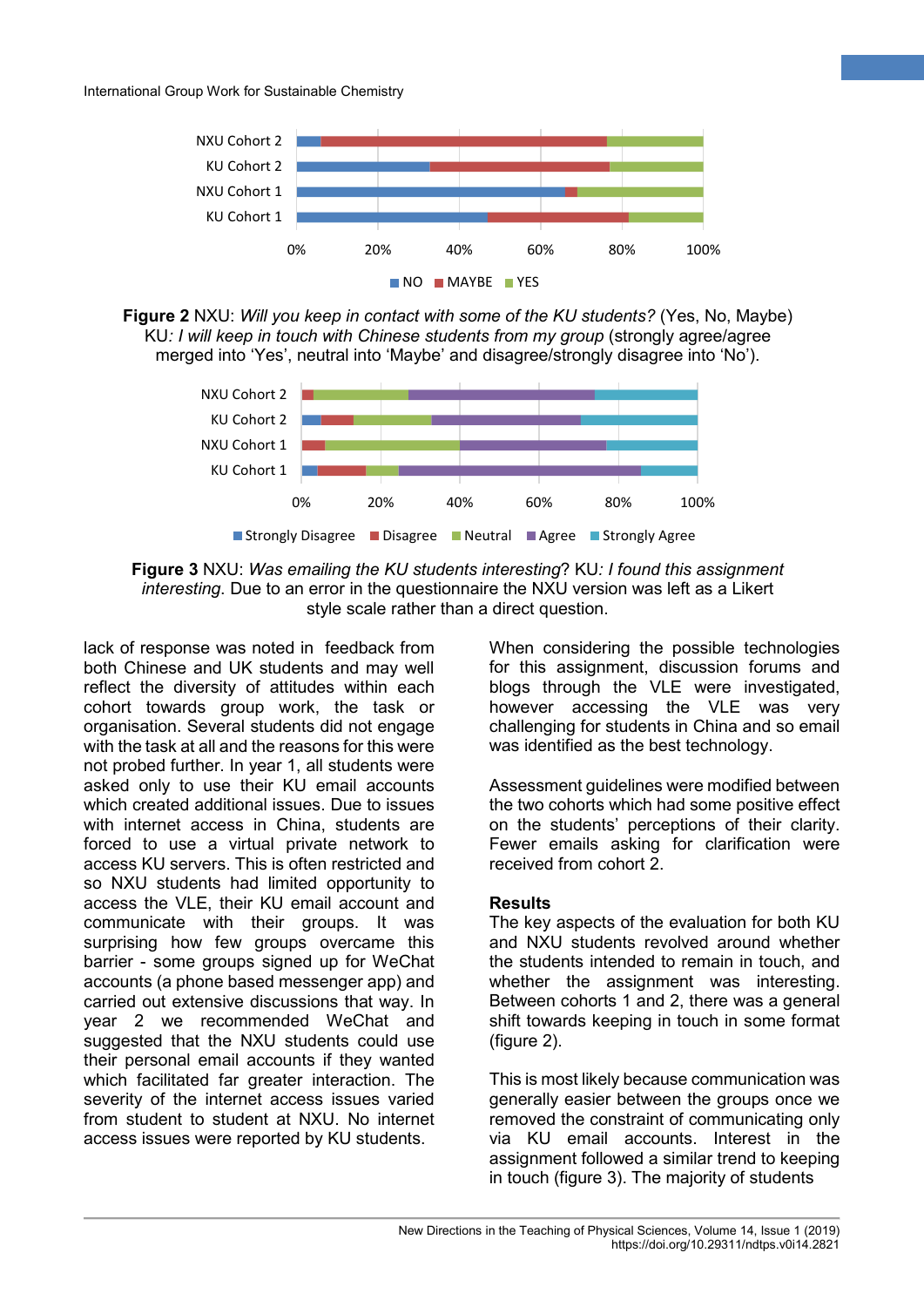

**Figure 4** Thematically grouped topics of discussion for both years, derived from selfreporting of discussion topics by KU students.

found the assignment interesting, with a greater proportion in cohort 2 noting agreement or strong agreement.

Further analysis of the KU evaluation data indicates students may be split into two main groups: those that felt generally positively about the task and had some intention to remain in contact, and those who felt negatively about the task.

Interest in the assignment was the key predictor as to whether the KU students intended to remain in touch with the NXU students  $(r = 0.644, n = 110, p < 0.001)$ . Interest also correlated positively with ease of communications  $(r = 0.288, n = 110, p <$ 0.001), perception of clarity of assessment guidelines  $(r = 0.335, n = 110, p < 0.001)$ . The degree of communication between group members (KU: most of my group responded to emails) also correlated positively with an intention to keep in touch ( $r = 0.288$ ,  $n = 110$ ,  $p < 0.01$ ). KU students with a strong preference for carrying out independent research were less interested in the task  $(r =$  $-0.56$ ,  $n = 110$ ,  $p < 0.001$ ), lack of response to emails ( $r = -0.327$ ,  $n = 110$ ,  $p < 0.0001$ ) and intention to keep in touch ( $r = -0.5270$ ,  $n =$ 110,  $p < 0.0001$ ).

The topics of discussion reported by KU students generally related to the topics taught in the module (figure 4) and over 80 % related to the UN Sustainable Development goals. Unsurprisingly the conversations evolved to cover hobbies and interests, and the natural common ground: Keele University and staff teaching. Many of the conversations related to sustainability issues in practice such as transport – use of public transport and ease of use. From the written reports, it was clear that both sides uncovered many differences and similarities between England and China.

**6**

#### **Discussion**

Asking two distinctive groups of students to interact and then complete an assessed item of coursework has many risks and many rewards. From both sides, there is some familiarity with the other's culture, which may obscure key differences and lead to incidents when navigating social and personal boundaries in engagements (Hoare 2013). In suggesting topics for this assignment, consideration was given to the level of personal information that students would feel comfortable disclosing and whether that would vary between cultures. This can lead to intercultural transgressions (Pyvis & Chapman 2005; Hoare 2013), which may be detrimental to the students' interactions and then success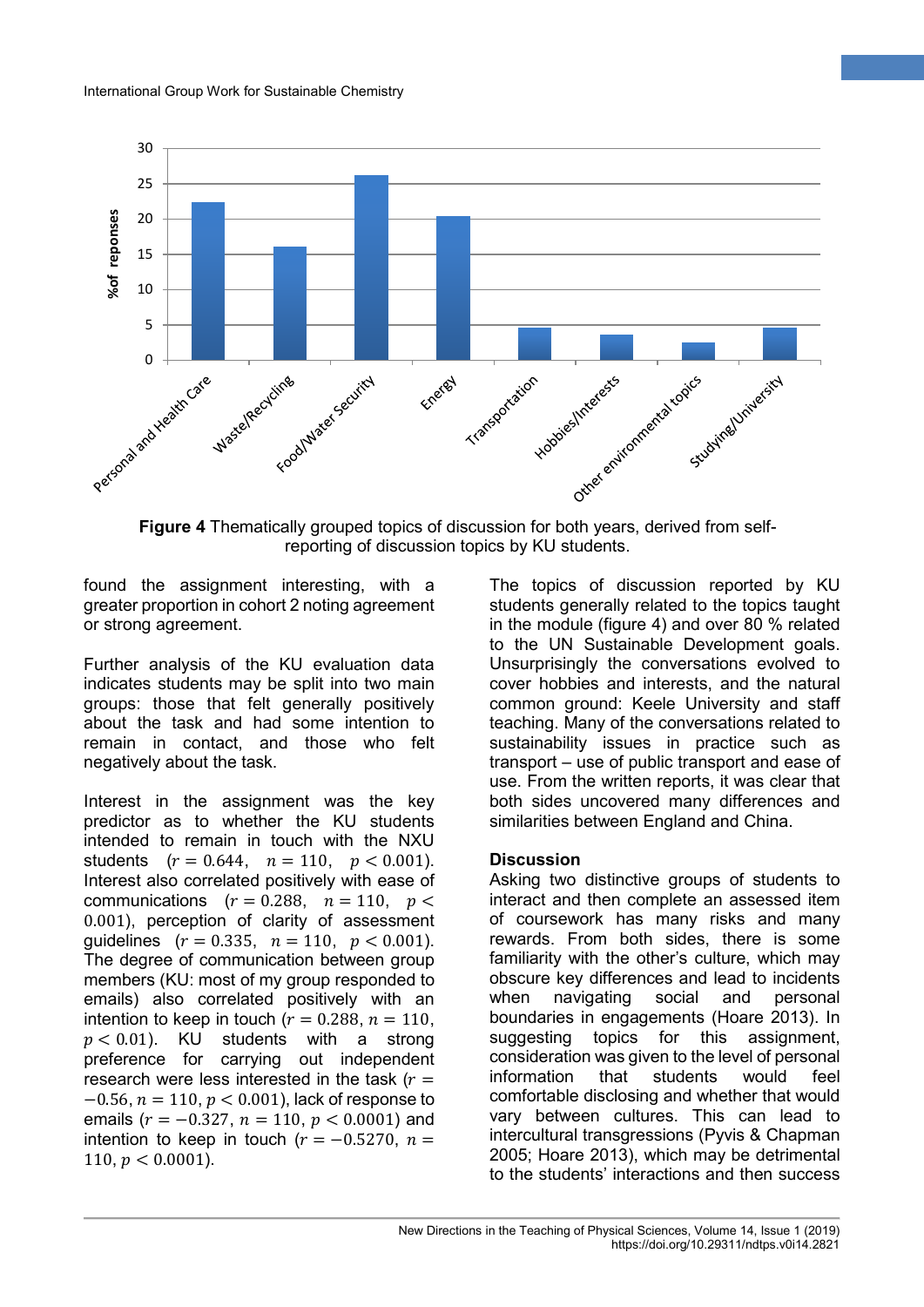in the assignment. This was mitigated by facilitating interactions within groups rather than 1 on 1 and encouraging group emails or chat via social media apps. The topics suggested related to the UN Sustainable Development Goals and the taught content in the course to provide common ground and assist in overcoming this.

The extent of the challenge caused by internet access for the NXU students was not anticipated. The internet access issues also impacted on other aspects of distance learning including the ease of viewing lecture recordings and screencasts, participation in forums and on occasion, submission of work. Advising students to make initial contact through KU email accounts and then consider WeChat was effective, as was permitting use of personal emails if the students were comfortable doing so.

Clear positive correlations between interest in the assignment and email responses, keeping in touch beyond the assignments and the clarity of the assessment guidelines are noted. In general, students who indicated a strong preference for independent research as an alternative assignment found the task less interesting, were more likely to note a poor response to emails, and were less likely to indicate they wished to keep in touch. Some of these aspects could be improved on if this task were to be run again: groups could be made larger to increase the chances of positive interactions, more structured interactions could be implemented to help students overcome any hesitation in engaging. Independent research to supplement the information from the discussions, or as an alternative assessment allowing the student some choice. We went into this assignment with no preconceived notions of what should be discussed beyond issuing a series of prompts based on the module sessions. The aim was to give the students freedom to allow their interactions to happen without too many constraints. Many unexpected topics of conversation arose, particularly around the common ground for these students: the KU teaching staff and course content/structure. Where the students were engaged with the tasks, the conversations were rich and fruitful and went far beyond the scope of the course.

# **Conclusions**

Group work of this sort provides a valuable opportunity for students to interact and learn through asynchronous dialogue. This was facilitated by having a module that could be run as both face-to-face (KU) and distance learning (NXU) versions. This gave the students common ground and provided a framework on which to base their discussions. Over 80% of discussion was based on the UN Sustainable Development goals. Further evaluation is needed to investigate whether this had a longer-term impact on the students remaining in touch before and after arrival at KU. Assessment guidelines and weighting should be sufficient to inspire confidence in the students and compel them to engage well with the task, but not so high that slow or no responses are a source of significant additional pressure or stress. While discussion forums may initially seem ideal for this type of interaction, very careful consideration must be given to the accessibility of the forums based on local internet access. It is not necessary for staff to have oversight of the communications. Freedom to select the most appropriate methods of communication within a group inspires better interaction, which in turn leads to greater intent to remain in touch.

**7**

# **Acknowledgements**

Dr Daniela Plana for administering and transcribing the NXU evaluation questionnaires.

# **References**

Alaba, S.O. (2014) *Information and Communication Technologies as a Tool for Enhancing Meaningful and Sustainable Transnational Collaboration in Education.* Mediterranean Journal of Social Sciences 5 (23): 1465-1469 DOI: 10.5901/mjss.2014.v5n23p1465

Anastas, P.T. & Kirchhoff, M.M. (2002) *Origins, Current Status, and Future Challenges of Green Chemistry*. Accounts of Chemical Research 35 (9). DOI: 10.1021/ar010065m

Bessant, E.F., Robinson, Z.P. & Ormerod, R.M., (2015) *Neoliberalism, new public management and the sustainable development agenda of higher education: history, contradictions and synergies*. Environmental